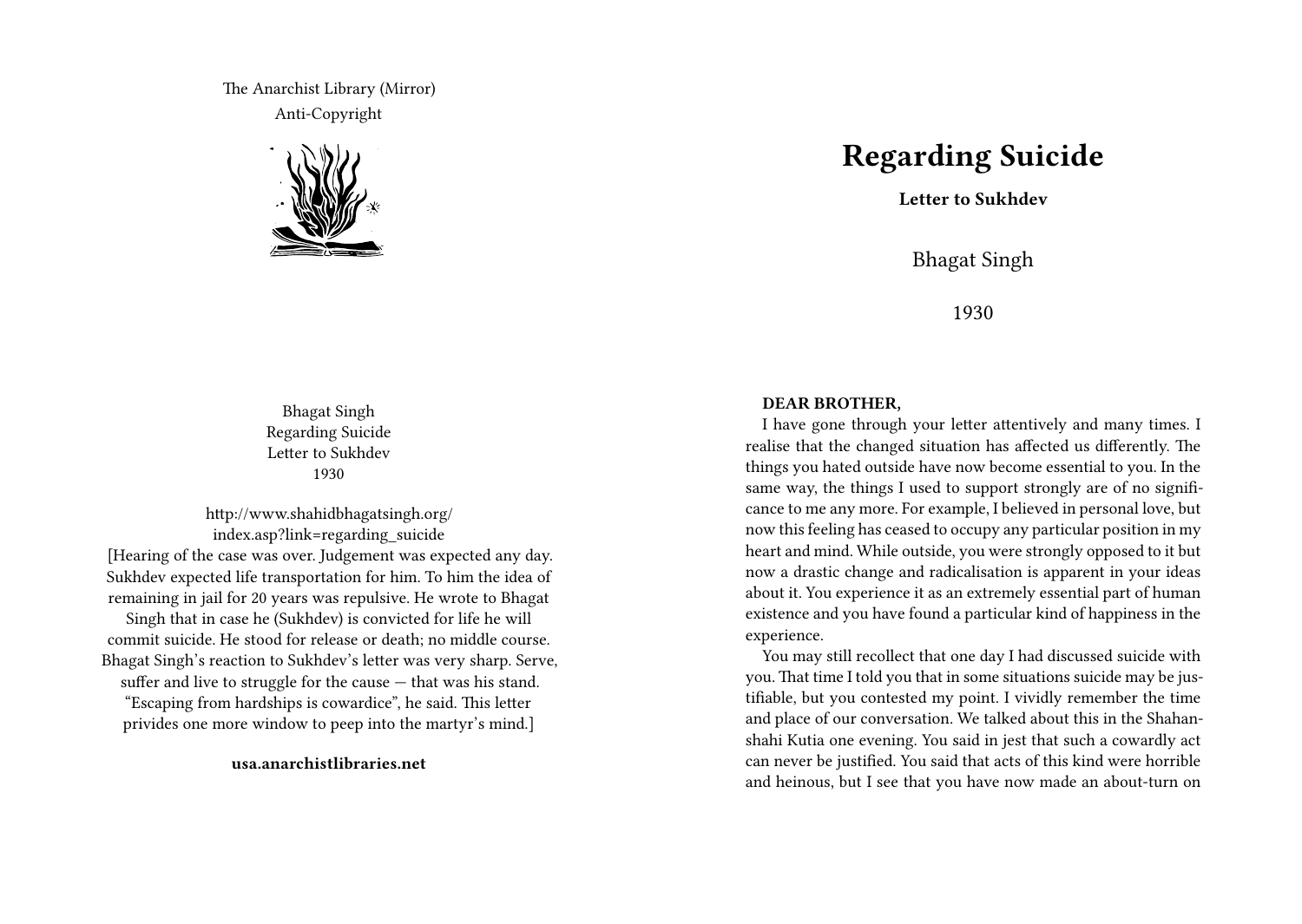this subject. Now you find it not only proper in certain situations but also necessary, even essential. My opinion is what you had held earlier, that suicide is a heinous crime. It is an act of complete cowardice. Leave alone revolutionaries, no individual can ever justify such an act.

You say you fail to understand how suffering alone can serve the country. Such a question from a person like you is really perplexing, because how much thoughtfully we loved the motto of the Naujawan Bharat Sabha — "to suffer and sacrifice through service". I believe that you served as much as was possible. Now is the time when you should suffer for what you did. Another point is that this is exactly the moment when you have to lead the entire people.

Man acts only when he is sure of the justness of his action, as we threw the bomb in the Legislative Assembly. After the action, it is the time for bearing the consequences of that act. Do you think that had we tried to avoid the punishment by pleading for mercy, we would have been more justified? No, this would have had an adverse effect on the masses. We are now quite successful in our endeavour.

At the time of our imprisonment, the condition for the political prisoners of our party were very miserable. We tried to improve that. I well you quite seriously that we believed we would die very shortly. Neither we were aware of the technique of forced feeding nor did we ever think of it. We were ready to die. Do you mean to say that we were intending to commit suicide? No. Striving and sacrificing one's life for a superior ideal can never be called suicide. We are envious of the death of our Comrade Yatindra Nath Das. Will you call it suicide? Ultimately, our sufferings bore fruit. A big movement started in the whole of the country. We were successful in our aim. Death in the struggles of this kind is an ideal death.

Apart from this, the comrades among us, who believe that they will be awarded death, should await that day patiently when the sentence will be announced and they will be hanged. This death will also be beautiful, but committing suicide — to cut short the

ing, sufferings and sacrifices. And it shall be achieved. As far as my attitude is concerned, I can welcome facilities and amnesty for all only when its effect is permanent and some indelible impressions are made on the hearts of the people of the country through our hanging. Only this much and nothing more.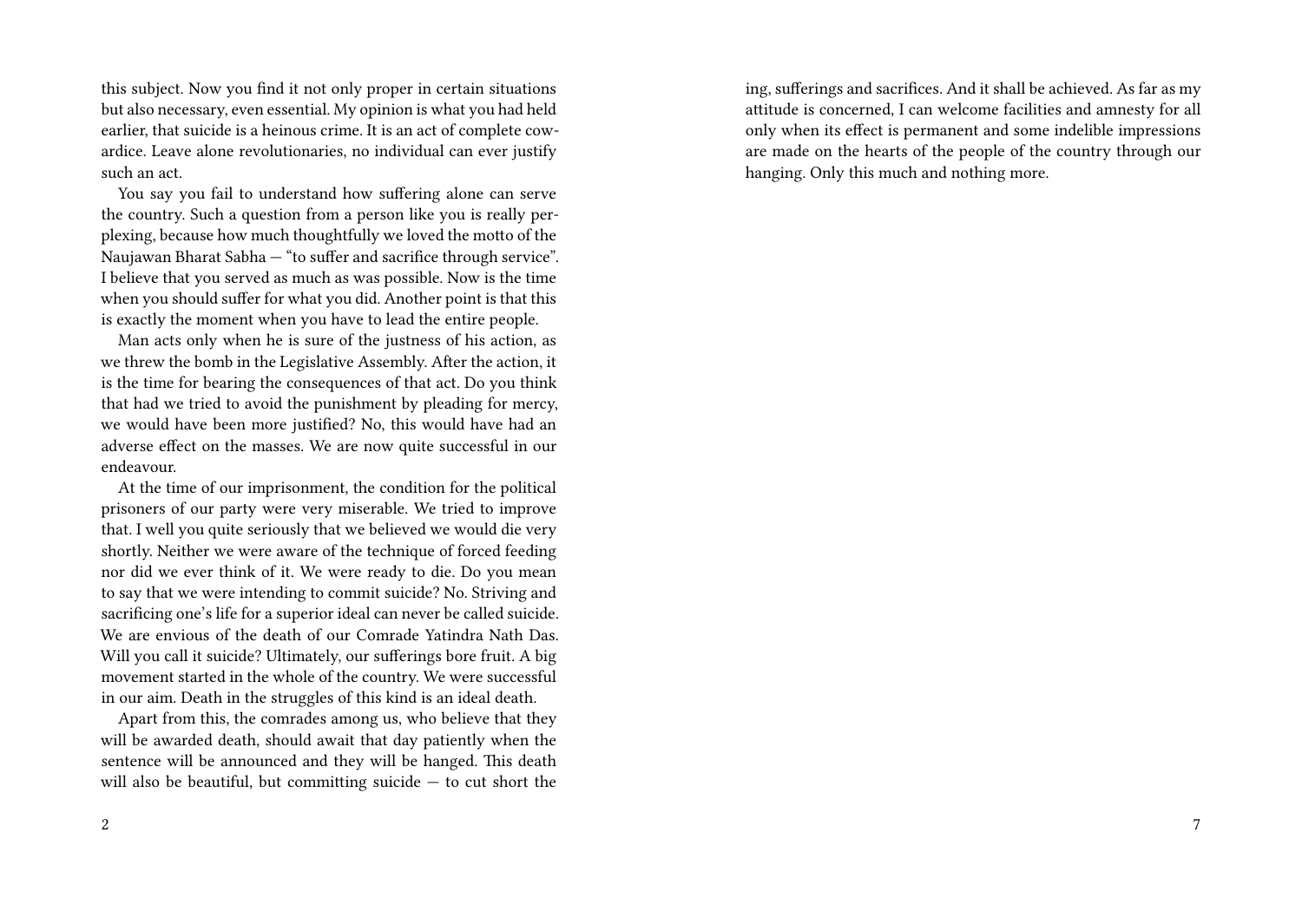of your imprisonment (that is, you had committed suicide by taking poison), you would have served the revolutionary cause, but at this moment, even the thought of such an act is harmful to our cause.

There is just one more point which I will like to draw your attention to. We do not believe in God, hell and heaven, punishment and rewards, that is in any Godly accounting of human life. Therefore, we must think of life and death on materialist lines. When I was brought here from Delhi for the purpose of identification, some intelligence officers talked to me on this topic, in the presence of my father. They said that since I did not try to save of my life by divulging secrets, it proved the presence of an acute agony in my life. They argued that a death of this kind will be something like suicide. But I had replied that a man with beliefs and ideal like mine, could never think of dying uselessly. We want to get the maximum value for our lives. We want to serve humanity as much as possible. Particularly a man like me, whose life is nowhere sad or worried, can never think of suicide even, leave alone attempting it. The same thing I want to tell you now.

I hope you will permit me to tell you what I think about myself. I am certain of capital punishment for me. I do not expect even a bit of moderation or amnesty. Even if there is amnesty, it will not be for all, and even that amnesty will be for other only, not for us; it will be extremly restricted and burdened with various conditions. For, us neither there can be any amnesty nor it will ever happen. Even then, I wish that release calls for us should be made collection and globally. Along with that, I also wish that when the movement reaches its climax, we should be hanged. It is my wish that if at any time any honourable and fair compromise is possible, issue like our case may never obstruct it. When the fate of the country is being decided, the fate of individuals should be forgotten. As revolutionaries, we do not believe that there can be any sudden change in the attitude of our rulers, particularly in the British race. Such a surprising change is impossible without through sustained strivlife just to avoid some pain  $-$  is cowardice. I want to tell you that obstacles make a man perfect. Neither you nor I, rather none of us, have suffered any pain so far. That part of our life has started only now.

You will recollect that we have talked several times about realism in the Rusian literature, which is nowhere visible in our own. We highly appreciate the situations of pain in their stories, but we do not feel that spirit of suffering within ourselves. We also admire their passion and the extraordinary height of their characters, but we never bother to find out the reason. I will say that only the reference to their resolve to bear pain has produced the intensity, the suffering of pain, and this has given great depth and height to their characters and literature. We become pitiable and ridiculous when we imbibe an unreasoned mysticism in our life without any natural or substantial basis. People like us, who are proud to be revolutionary in every sense, should always be prepared to bear all the difficulties, anxieties, pain and suffering which we invite upon ourselves by the struggles initiated by us and for which we call ourselves revolutionary.

I want to tell you that in jail, and in jail alone, can a person get an occasion to study empirically the great social subjects of crime and sin. I have read some literature on this and only the jail is the proper place for the self-study on all these topics. The best parts of the self-study for one is to suffer oneself.

You know it that the suffering of political prisoners in the jails of Russia caused, in the main, the revolution in the prisonadministration after the overthrow of Czardom. Is India not in need of such persons who are fully aware of this problem and have personal experience of these things? It will not suffice to say that someone else would do it, or that many other people are there to do it. Thus, men who find it quite dishonourable and hateful to leave the revolutionary responsibilities to others should start their struggle against the existing system with total devotion. They should violate these rules but they should also keep in